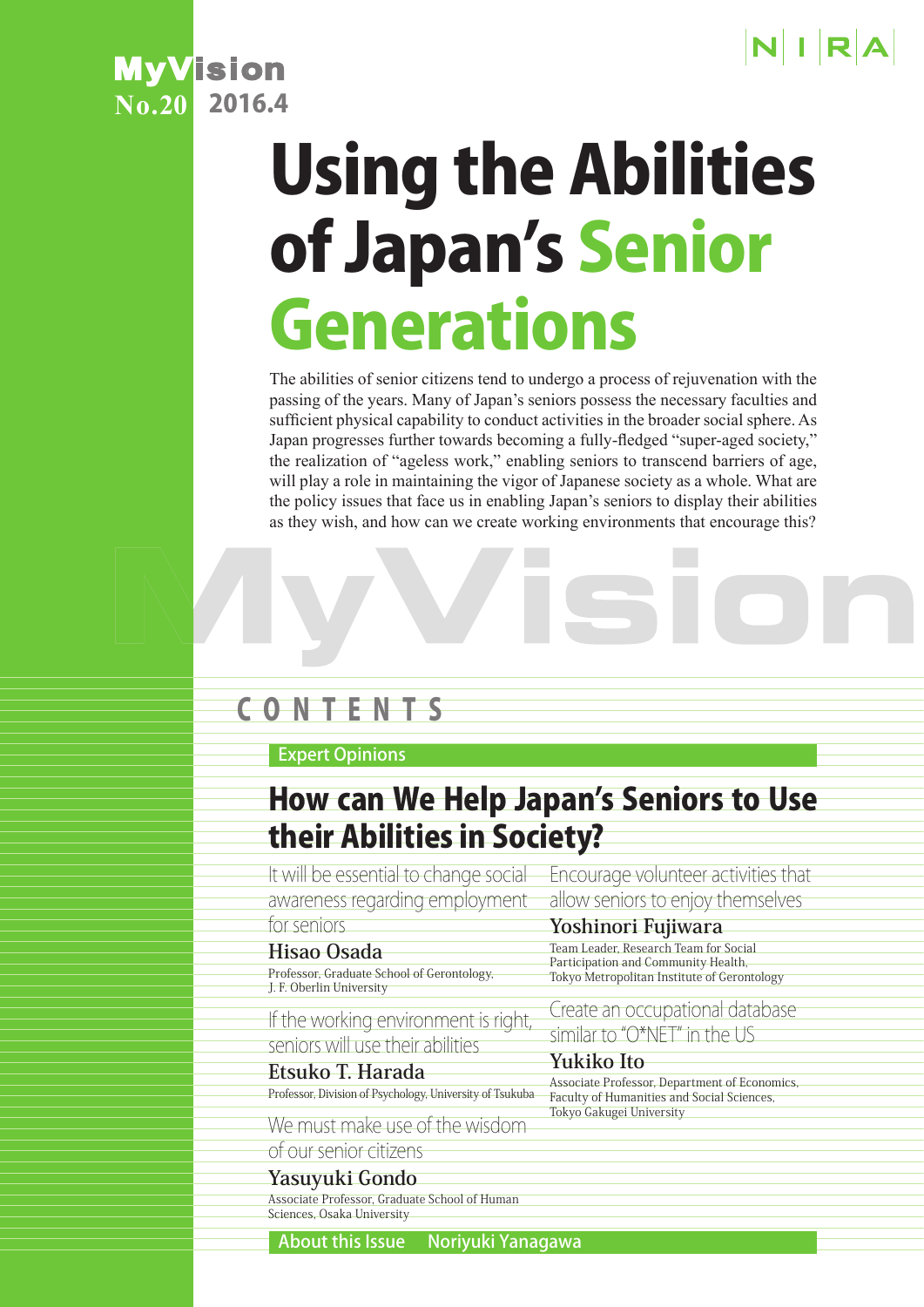#### **Expert Opinions**

# **How can We Help Japan's Seniors to Use their Abilities in Society?**

Japan, fast becoming a "super-aged" society, needs its senior generations to make the fullest use of their abilities in supporting society. But specifically what type of abilities should the nation encourage its seniors to put to work? And what issues face us in making it possible for our seniors to better apply those abilities? In this issue of My Vision, we seek opinions from experts in gerontology, cognitive psychology, medicine, and economics, who all possess a detailed understanding of the issues of Japan's senior population.

> Interviewer: Yuya Nishiyama, NIRA Senior Researcher Editor: Kazuyoshi Harada Period of interviews: December 2015 - January 2016

# **It will be essential to change social awareness regarding employment for seniors**

#### Hisao Osada

Professor, Graduate School of Gerontology, J. F. Oberlin University

Approximately 80% of Japan's population aged 65 and over (seniors) are capable of joining the labor force. Japan's seniors possess a high level of motivation to work, even by international standards. Naturally, it is the right of the individual to choose whether or not they wish to work, but it would be desirable for our society to possess mechanisms enabling elderly individuals who do desire to work to find an appropriate means of involvement and to be able to continue working. In a "super-aged" society, employment for the elderly will be socially necessary, but at present, the elderly are not being adequately presented with opportunities for involvement.

One reason for this is discrimination and prejudice towards the elderly, i.e. "ageism." The tendency to underestimate the abilities of the elderly is strongly rooted in society and among companies, and unless we first expunge this tendency, it will be difficult to accept elderly citizens into employment. At the same time, it would be a mistake to overestimate the elderly, and believe them to be capable of any task. Aging is a fact that cannot be denied. Performing tasks in dark areas represents a greater risk for the elderly, and their efficiency does decline. The quality of their work might not decline significantly, but their output will be lower than that of younger people.

What is essential is a correct understanding of the nature of the aging of the body and the mind. We will need to consider what type of support to offer in order to enable the elderly to work safely without over-extending themselves. Changes in awareness throughout our entire society will be necessary to promoting work among the elderly based on an accurate view of the situation, without going too far or not far enough.

To make this possible, strongly-rooted cooperation between private enterprise, government, academia and civil society will be necessary. In such cooperation, private enterprise would provide employment, the government would play a supporting role, and the academic side would conduct basic research and collect and publish information. Civil society would be represented by the seniors themselves. By inviting the participation of the concerned parties, the companies and the seniors, when conducting research on the ways in which seniors can work within companies, academia would be able to make new discoveries. It would be desirable for Japanese society to engage in a process in which we go beyond established boundaries in order to invigorate mutual interaction. ■

Professor Osada is involved in research on the psychological changes associated with aging and the concept of lifelong development, taking the perspective that aging is to be viewed as positively as possible. He is particularly interested in the psychology of dementia and its social characteristics.

# **If the working environment is right, seniors will use their abilities**

Etsuko T. Harada

Professor, Division of Psychology, University of Tsukuba

The people who are most keenly aware of the decline in abilities in the elderly, e.g., the diminished vision, the difficulty in remembering, are the elderly themselves. Elderly people therefore devise a variety of schemes to help them avoid trouble in their daily activities and to maintain their abilities at an acceptable level. I am sure that in agriculture and other areas in which we can easily point to examples of elderly people continuing to perform well in work situations, each elderly workers has tailored their approach to work to suit their abilities.

Expecting elderly workers to work by the book is not the best approach. If an attitude that seeks uniform perfectionism is discarded in place of a tolerant attitude that accepts the individual circumstances of each worker, elderly workers will organize their working situation themselves to enable them to use the abilities and the faculties that they possess in the best fashion. As this indicates, the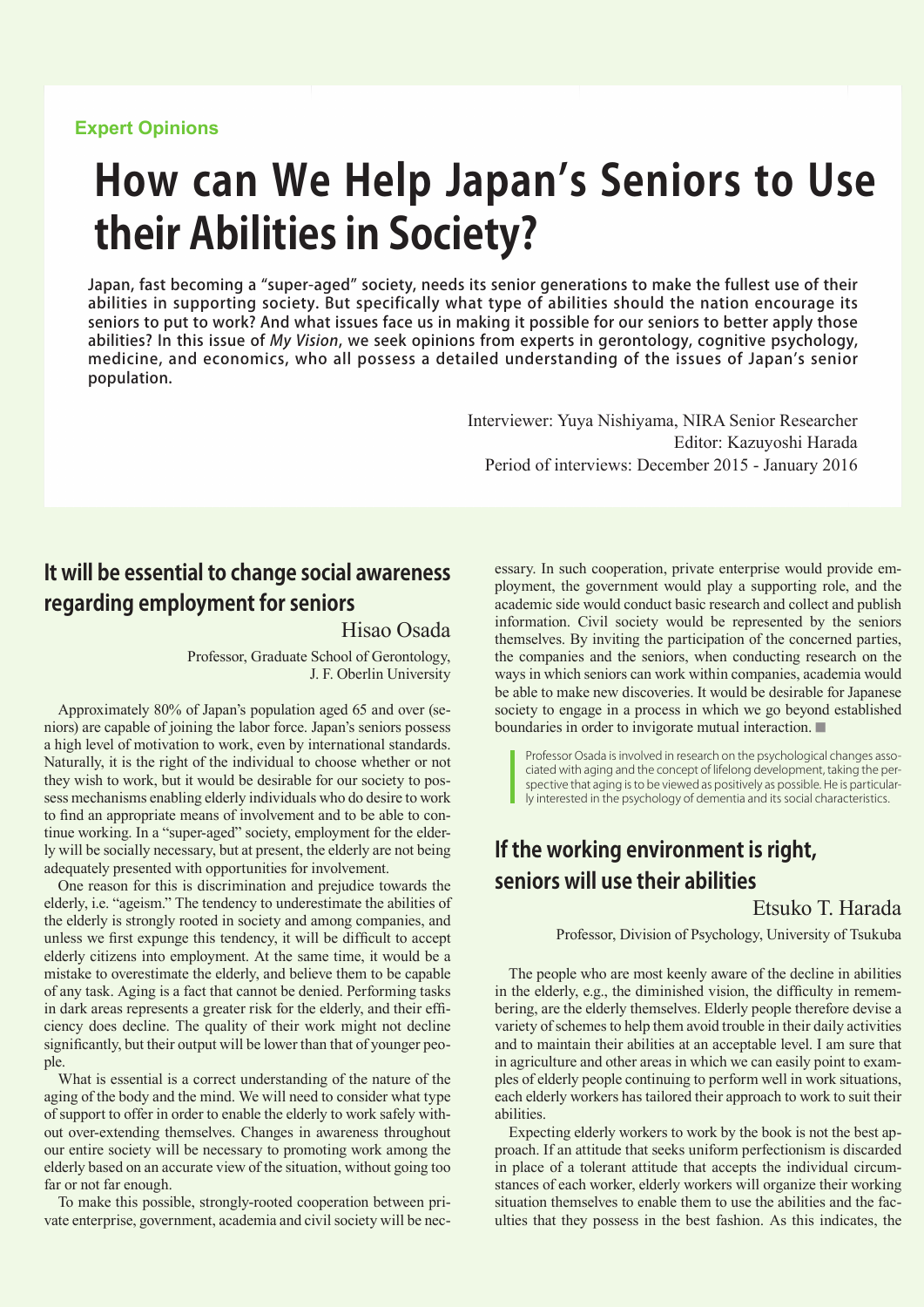working environment is the deciding factor.

The development of environments in which the elderly are able to cooperate with younger people would also be effective. Seniors have difficulty in using new devices, but if they were able to do so while working together with young people, they would soon find their own way of using these devices. This would also have benefits for the young people. Working in collaboration with elderly people would boost their self-esteem, and increase their assertiveness. The real issue will be how to incorporate new valuations into workplace and company systems that enable the best use to be made of all the possible permutations.

When a workplace becomes one in which elderly people find it easy to work, then in all likelihood it will have become a workplace in which it is easy for everyone to work, regardless of age or gender. This is exactly what we do in the Center for Usability and Aging Research\*: By pursuing designs that make products and services easier for the elderly to use, we seek to realize greater user-friendliness for everyone.

\*A research project led by Professor Harada, in which she conducts research concerning the user-friendliness of products and services with the involvement of elderly residents of the local area. ■

Professor Harada seeks to increase user-friendliness for all users, especially the elderly, based on a universal design perspective. In her ongoing research project, she works together with local elderly volunteers in order to further her research.

# **We must make use of the wisdom of our senior citizens**

#### Yasuyuki Gondo

Associate Professor, Graduate School of Human Sciences, Osaka University

"Wisdom" is the great advantage possessed by seniors. Wisdom is the ability, at crucial points, to judge one's own circumstances and the surrounding circumstances, and to make decisions on that basis. Wisdom is a quality that is considered to develop with age. People who possess wisdom are normally modest and self-effacing, but are instantly ready with excellent advice when it is necessary. It is wisdom that enables elderly workers to act as skillful mediators when interpersonal issues arise in the workplace, and to offer the most appropriate advice to younger workers. To exaggerate somewhat, if an elderly worker was able to apply their wisdom once in a year in a situation in which that wisdom was genuinely needed, it would not matter if they simply slept for the rest of the year.

The vast majority of senior citizens are healthy and would be able to work normally until the age of 75. However, the reality is that jobs are unavailable for these healthy elderly people, in particular in urban areas. This is presumably because society pursues efficiency exclusively, and has lost a sense of flexibility. We must make the transition towards a society which makes use of the wisdom of the elderly.

Research has been conducted on the relationship between work experience and cognitive function in the elderly. According to this research, many elderly people who maintain cognitive functions performed complex tasks in their jobs when they were young. Subjects who were around 70 at the time of the research had done jobs requiring calculation and data processing, while those who were aged around 90 at the time had done jobs involving coordination of other people. The nature of the abilities demanded by jobs changes

with the times. Considering that in the future, computers will replace humans for work like data processing, perhaps we will make the transition back to a society in which the wisdom of the elderly can be used in coordinating human relationships in the workplace. At the same time, we must also give consideration to what type of wisdom to develop in the younger generations.

Associate Professor Gondo conducts research on factors affecting longevity and the sense of wellbeing among the elderly. For more than 15 years he has been energetic in conducting interviews with elderly people, now having interviewed over 1,500 subjects in total.

# **Encourage volunteer activities that allow seniors to enjoy themselves**

#### Yoshinori Fujiwara

Team Leader, Research Team for Social Participation and Community Health, Tokyo Metropolitan Institute of Gerontology

Against the background of Japan's low birthrate and aging population, senior citizens can play the role of enabling the nation to maintain a fixed level of labor power. Perhaps 20% of Japan's seniors, who might be called "super seniors," remain independent and vigorous for their entire lives. Healthy and active seniors also continue to be involved in work.

Even if seniors are finding it difficult to continue working, they should not immediately shut themselves away in their homes, but rather continue to participate in social activities, gradually reducing their workload while making the transition from work into involvement in volunteer activities or hobbies. This is the "successful aging" advocated by my team. Seniors have their own unique role to play in regional activities and activities that contribute to society, and such activities are of benefit to the seniors themselves, the connection with the broader community offering them a sense of purpose and a boost to their health. In addition to being a "super-aging society," Japan faces a low birthrate and a declining population. We can certainly assume that whether remunerated or not, volunteer activities will form part of the lives of Japan's senior citizens in the future.

What will be important in this is that the elderly citizens involved can enjoy themselves while participating in these volunteer activities. Activities that they find difficult or not to their liking will only have the effect of increasing stress. The regularity of the activities is also important. A survey conducted by the Institute of Gerontology indicates that individuals who participate in volunteer activities at least once a month experience only one-quarter the age-related decline in function of those who participate occasionally or not at all. And the effect is greater the more enjoyable the activity is.

If volunteer activities burgeon among the elderly, their approach will become an issue. Because seniors are not physically strong, it would be best to enable them to participate in groups, or to create systems that enable them to alternate their involvement with others, for example by forming teams. In addition, because some participants in volunteer activities would tend to deviate from standard practice based on their own individual inclinations, it would also be essential to establish mechanisms and formulate guidelines to ensure that guidelines were followed. ■

Dr. Fujiwara is involved in research on the development of systems to support the elderly in contributing to society and on the promotion and effects of inter-generational exchange. He stresses the importance of local prevention and local support in ensuring healthy and active longevity.